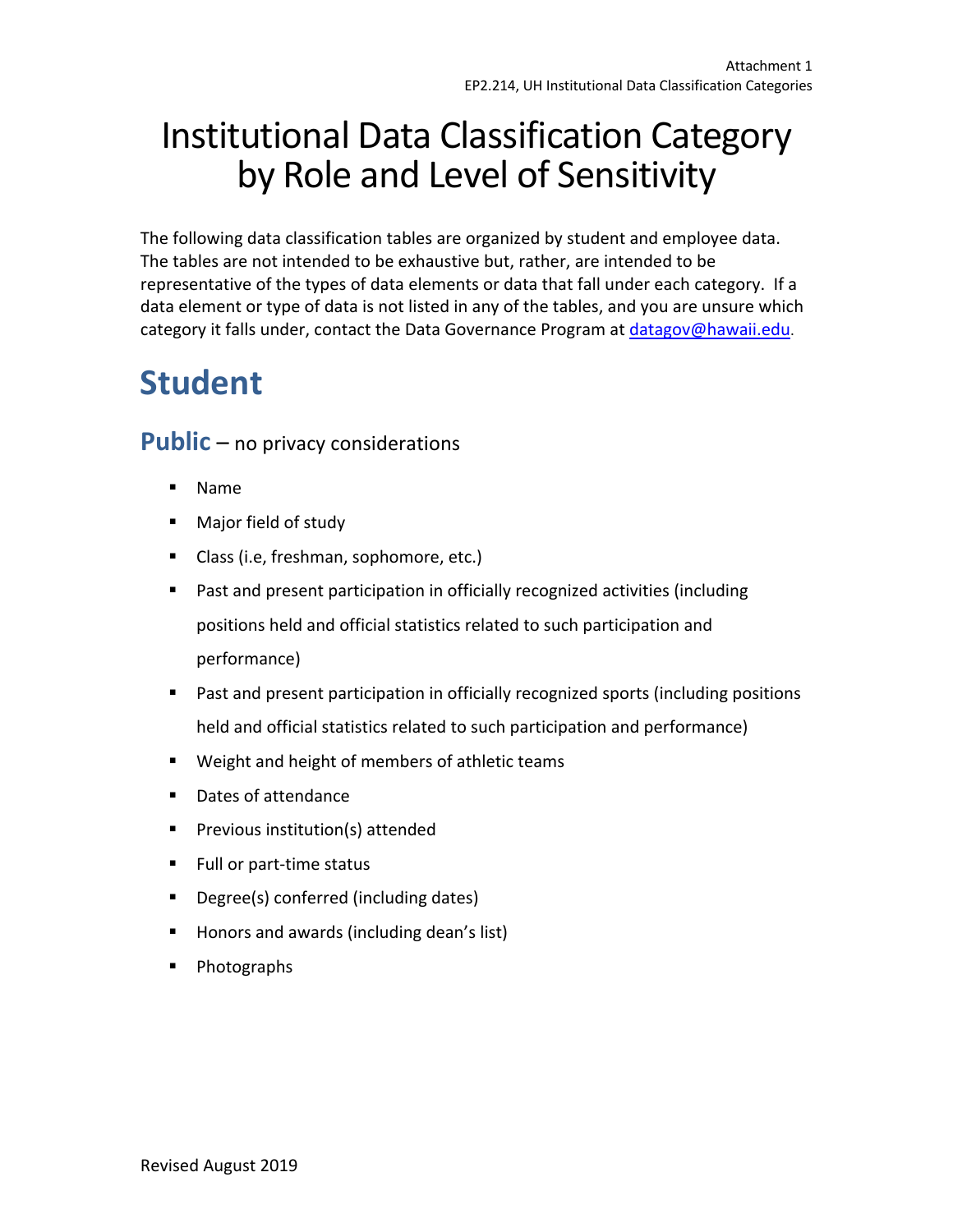Notes:

 According to UH Administrative Procedure A7.022, Procedures Relating to Protection of the Educational Rights and Privacy of Students, and consistent with federal FERPA regulations which gives institutions the and *UH ID number* of students are NOT considered student directory information at the University of Hawai'i and therefore are not available to the general public. latitude to restrict its list of directory information, *UH email address*, *address*, *personal phone number*,

 According to UH Administrative Procedure A7.022, Procedures Relating to Protection of the Educational Rights and Privacy of Students, the University will not release lists of students' directory information, with certain exceptions.

 **Restricted** – used internally within the UH community but not released to external parties without a contract or memorandum of agreement

- UH email address / UH username
- Address (street name and number)
- Personal phone number
- **Emergency contact phone number**
- Non-UH email address
- UH ID number (may be referred to as Student or Employee ID number)
- Other identifiers for internal use such as Banner PIDM, ODS PIDM, etc.
- **•** Security camera videos

 **Sensitive** – subject to privacy considerations; default category for most data

- Date of birth
- • Other education record data that is not considered directory or restricted information, such as gender, ethnicity, grades, course taken, GPA, etc.
- Job applicant records (names, transcripts, etc.)
- Salary and payroll information
- Access codes, passwords, and PINs for online information systems
- • Answers to "security questions," such as "what is the name of your favorite pet?"
- Confidential information subject to attorney-client privilege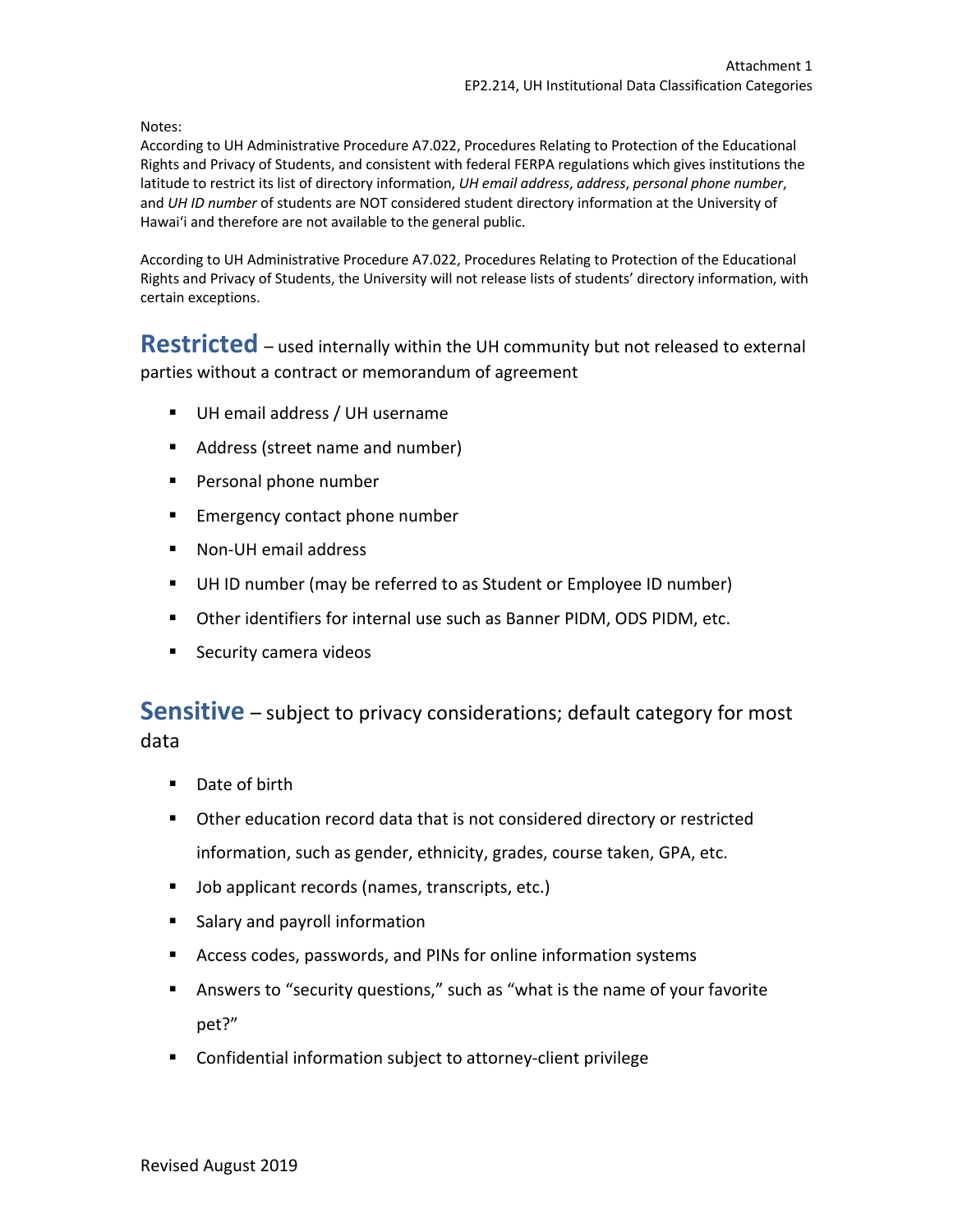#### **Regulated** – highly sensitive data that is subject to state breach notification requirements or financial fines

- • An individual's first name or first initial and last name in combination with any one or more of the following data elements, when either the name or the data elements are not encrypted:
	- Social Security Number
	- Driver license number or Hawai'i identification card number
	- • Account number, credit or debit card number, access code, or password that would permit access to an individual's financial account
- • Credit cards and other financial information subject to Payment Card Industry Data Security Standard (PCI-DSS) and the Gramm-Leach-Bliley Act (GLBA)
- • Health information, including anything covered by the Health Insurance Portability and Accountability Act (HIPAA)
- • Financial aid information included on the Free Application for Federal Student Aid (FAFSA) application (e.g., income, asset, and other financial data, marital and dependency status, household size, etc.) and subject to the Gramm-Leach-Bliley Act (GLBA)

### **Employee**

Public – no privacy considerations

- Name
- • Compensation (for executive/managerial and faculty only; salary ranges for all other employee groups)
- Job title
- Business address
- Business phone number
- UH email address
- Job description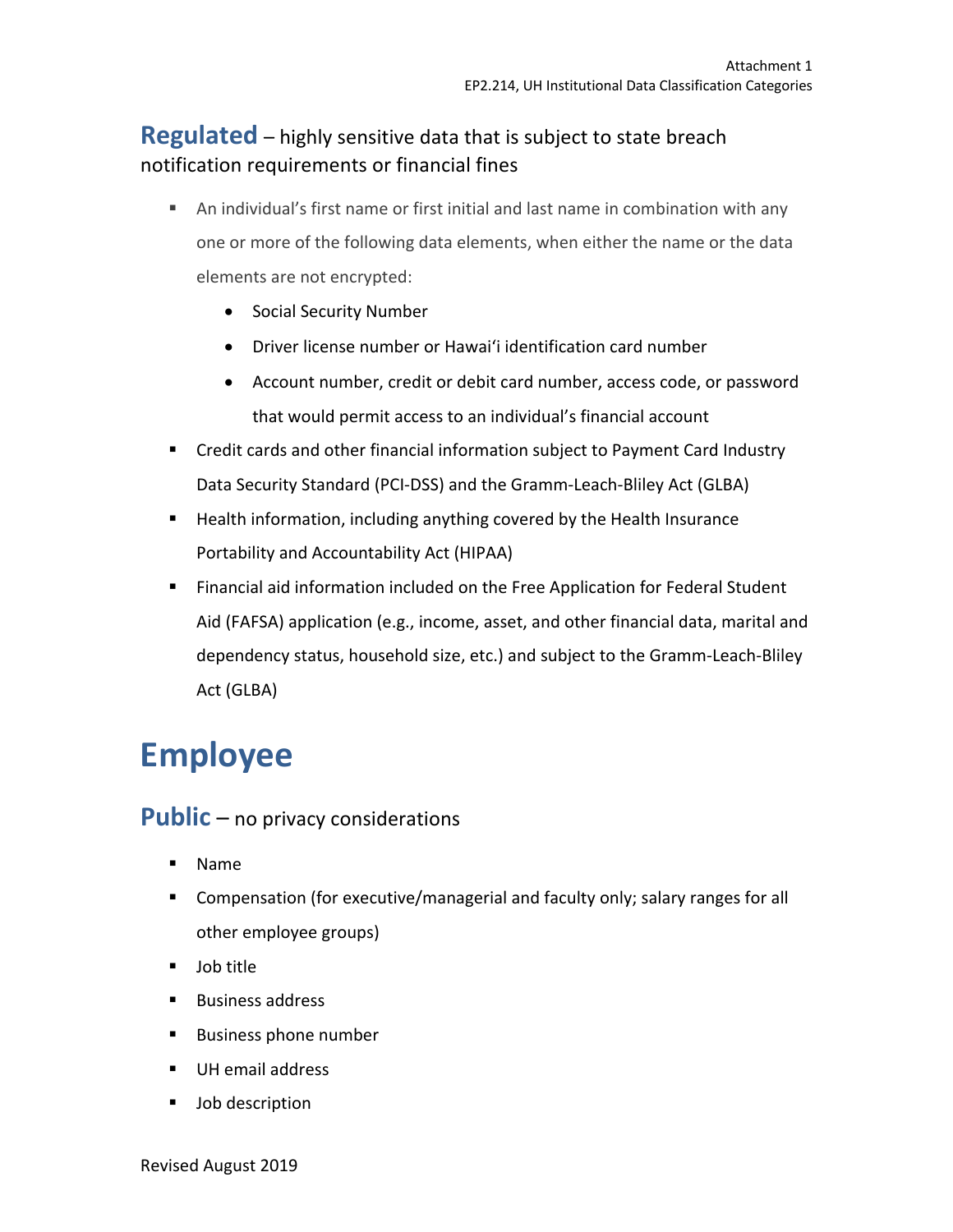- Education/training background
- Type of appointment
- **•** Service computation date
- Job code/occupational group/class code
- Collective bargaining unit code
- Department code/description
- Island of employment
- Photographs

 **Restricted** – used internally within the UH community but not released to external parties without a contract or memorandum of agreement

- UH ID number (may be referred to as Student or Employee ID number)
- Non-UH email address
- Other identifiers for internal use such as Banner PIDM, ODS PIDM, etc.
- **•** Security camera videos

### **Sensitive** – subject to privacy considerations

- Date of birth
- Address
- Personal phone number
- Job applicant records (names, transcripts, background checks, etc.)
- Salary and payroll information
- Access codes, passwords, and PINs for online information systems
- • Answers to "security questions," such as "what is the name of your favorite pet?"
- Confidential information subject to attorney-client privilege
- **•** Information made confidential by a collective bargaining agreement